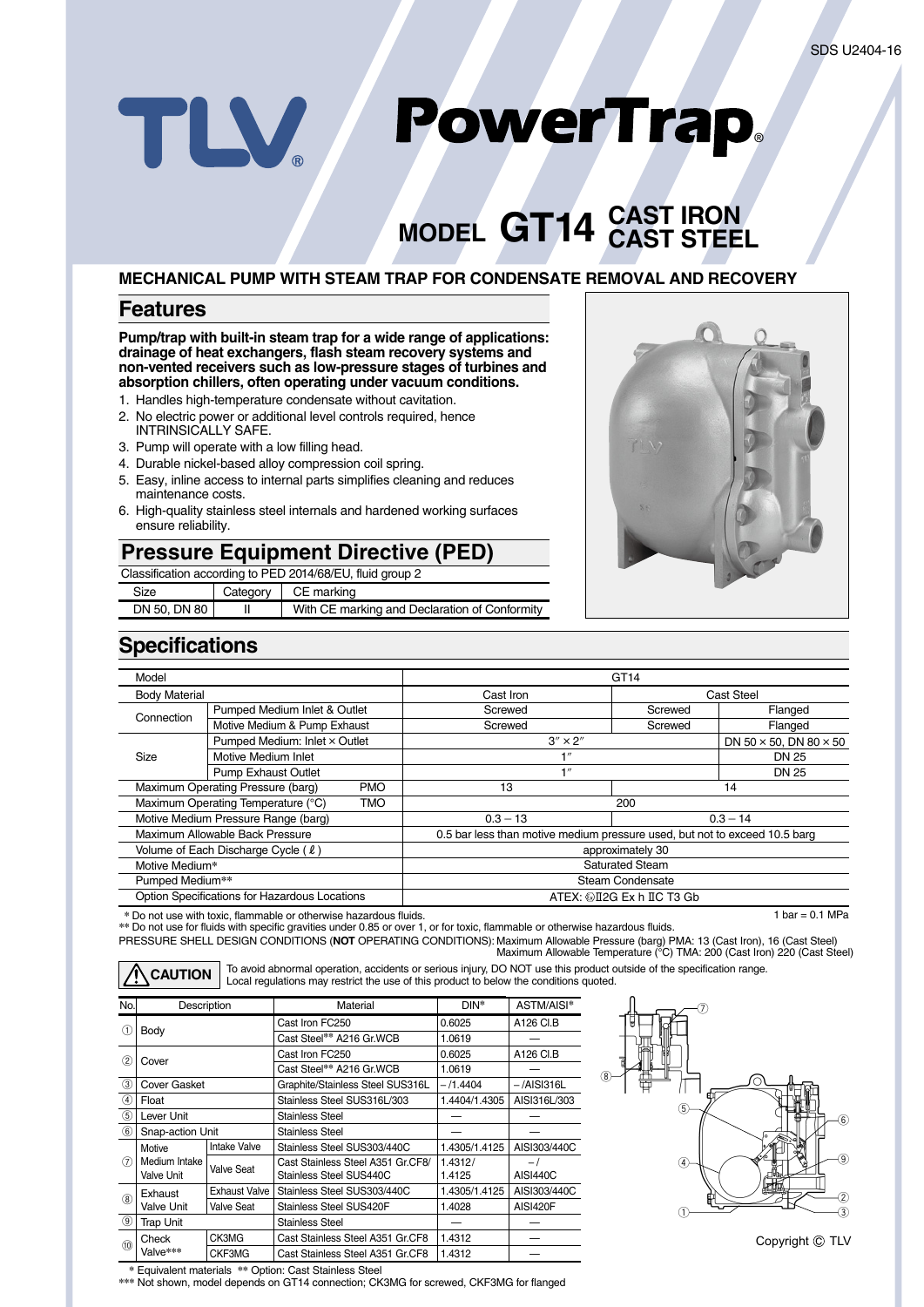

# **Consulting·Engineering·Services**

### **Discharge Capacity**



#### **NOTE:**

- **•** A check valve must be installed at both the pumped medium inlet and outlet. To achieve the above capacities with the standard GT14 configuration, TLV CK3MG or CKF3MG check valves must be used.
- **•** Motive medium pressure minus back pressure must be greater than 0.5 bar.
- **•** A strainer must be installed at the motive medium and pumped medium inlets.

#### **• Illustration of Filling Head and Pressures**



The discharge capacity is determined by the motive medium, motive medium pressure (Pm) and back pressure (P2).

Make sure that:

Discharge Capacity×Correction Factor > Required Flow Rate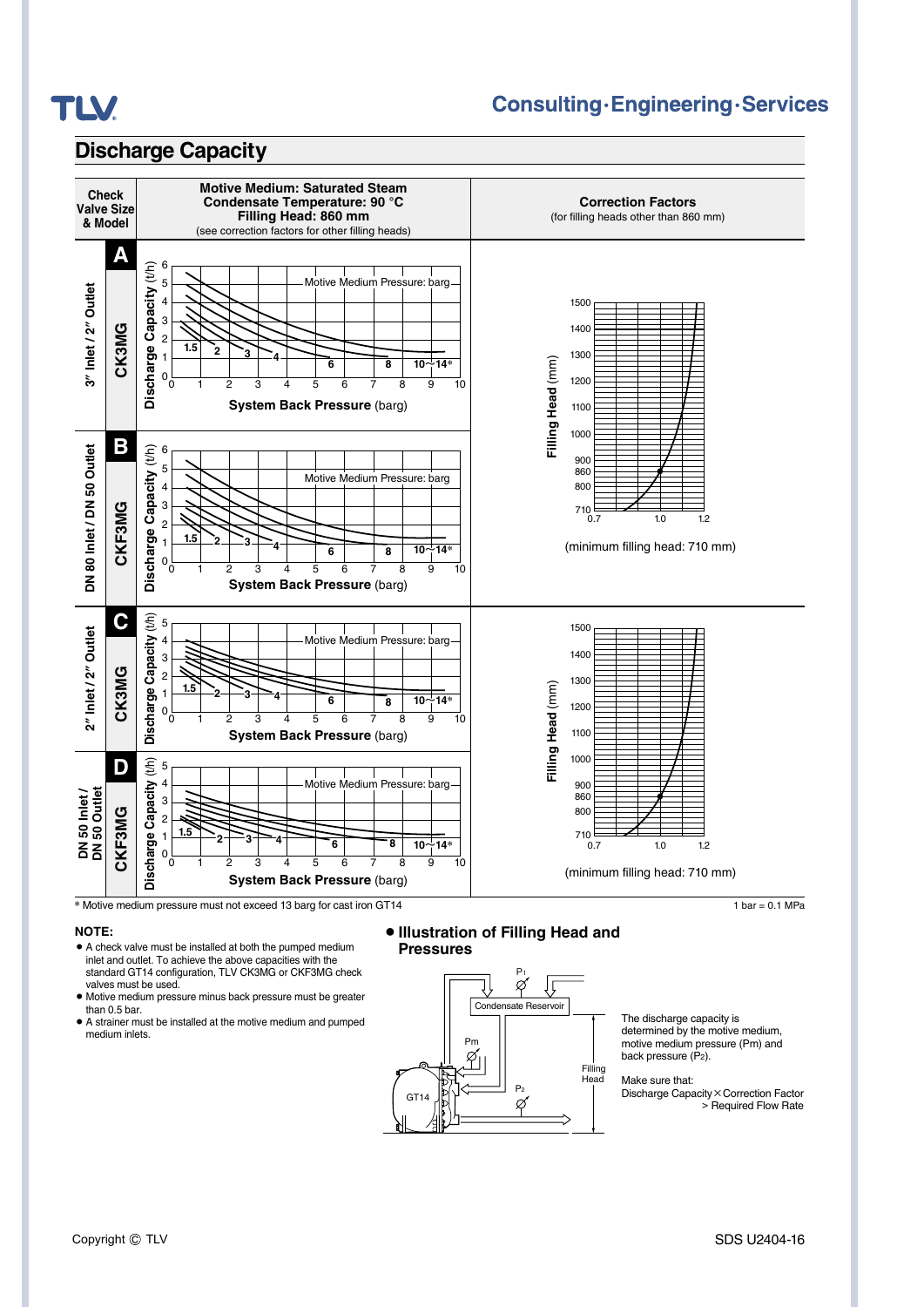# **TLV**

# **Consulting·Engineering·Services**

# **Dimensions**





Weight (kg): 127 (Cast Iron), 139 (Cast Steel) **\*** BSP DIN 2999, other standards available

¡**Screwed\*** ¡**Flanged\*\*** Units: mm

~700  $-250$  $-175-$ TLW 727

532

375 은

Weight (kg): 149 (Cast Steel) **\*\*** DIN 2501 PN 25/40, ASME Class 150 RF, other standards available

Note: All plug holes BSP or NPT ½ depending on connection type

### **Size of Reservoir**

The reservoir must have a capacity sufficient to store the condensate produced during the PowerTrap operation and discharge.

| Amount of<br>Condensate | Reservoir Diameter (mm) and Length (m) |     |     |     |     |     |     |
|-------------------------|----------------------------------------|-----|-----|-----|-----|-----|-----|
| (kg/h)                  | 40                                     | 50  | 80  | 100 | 150 | 200 | 250 |
| 300 or less             | 1.2 <sub>m</sub>                       | 0.7 |     |     |     |     |     |
| 400                     | 1.5                                    | 1.0 |     |     |     |     |     |
| 500                     | 2.0                                    | 1.2 | 0.5 |     |     |     |     |
| 600                     |                                        | 1.5 | 0.6 |     |     |     |     |
| 800                     |                                        | 2.0 | 0.8 | 0.5 |     |     |     |
| 1000                    |                                        |     | 1.0 | 0.7 |     |     |     |
| 1500                    |                                        |     | 1.5 | 1.0 |     |     |     |
| 2000                    |                                        |     | 2.0 | 1.3 | 0.6 |     |     |
| 3000                    |                                        |     |     | 2.0 | 0.9 | 0.5 |     |
| 4000                    |                                        |     |     |     | 1.2 | 0.7 |     |
| 5000                    |                                        |     |     |     | 1.4 | 0.8 | 0.5 |
| 6000                    |                                        |     |     |     | 1.7 | 1.0 | 0.6 |
| 7000                    |                                        |     |     |     | 2.0 | 1.2 | 0.7 |
| 8000                    |                                        |     |     |     |     | 1.3 | 0.8 |
| 9000                    |                                        |     |     |     |     | 1.5 | 0.9 |
| 10000                   |                                        |     |     |     |     | 1.7 | 1.0 |

#### **Size of Reservoir** (flash steam is not involved)

Reservoir length can be reduced by 50% when the motive medium pressure (Pm) divided by back pressure (P<sub>2</sub>) equals 2 or greater (when Pm ÷ P<sub>2</sub> $\geq$ 2).

# **GT14 Steam Trap Discharge Capacity**



**Steam Consumption (Motive Medium)**

460



Capacity of GT14 as a steam trap  $(P_1 > P_2)$ . Instantaneous condensate loads above the rated trap capacity will cause the pump to cycle and therefore reduce the discharge capacity.

: Minimum amount of condensate required to prevent steam leakage.

- 1. Capacities are based on continuous discharge of condensate 6 °C below steam temperature.
- 2. Differential pressure is the difference between inlet and outlet pressure of the trap.

**CAUTION** DO NOT use this product under conditions that **CAUTION** exceed maximum differential pressure, as condensate backup will occur